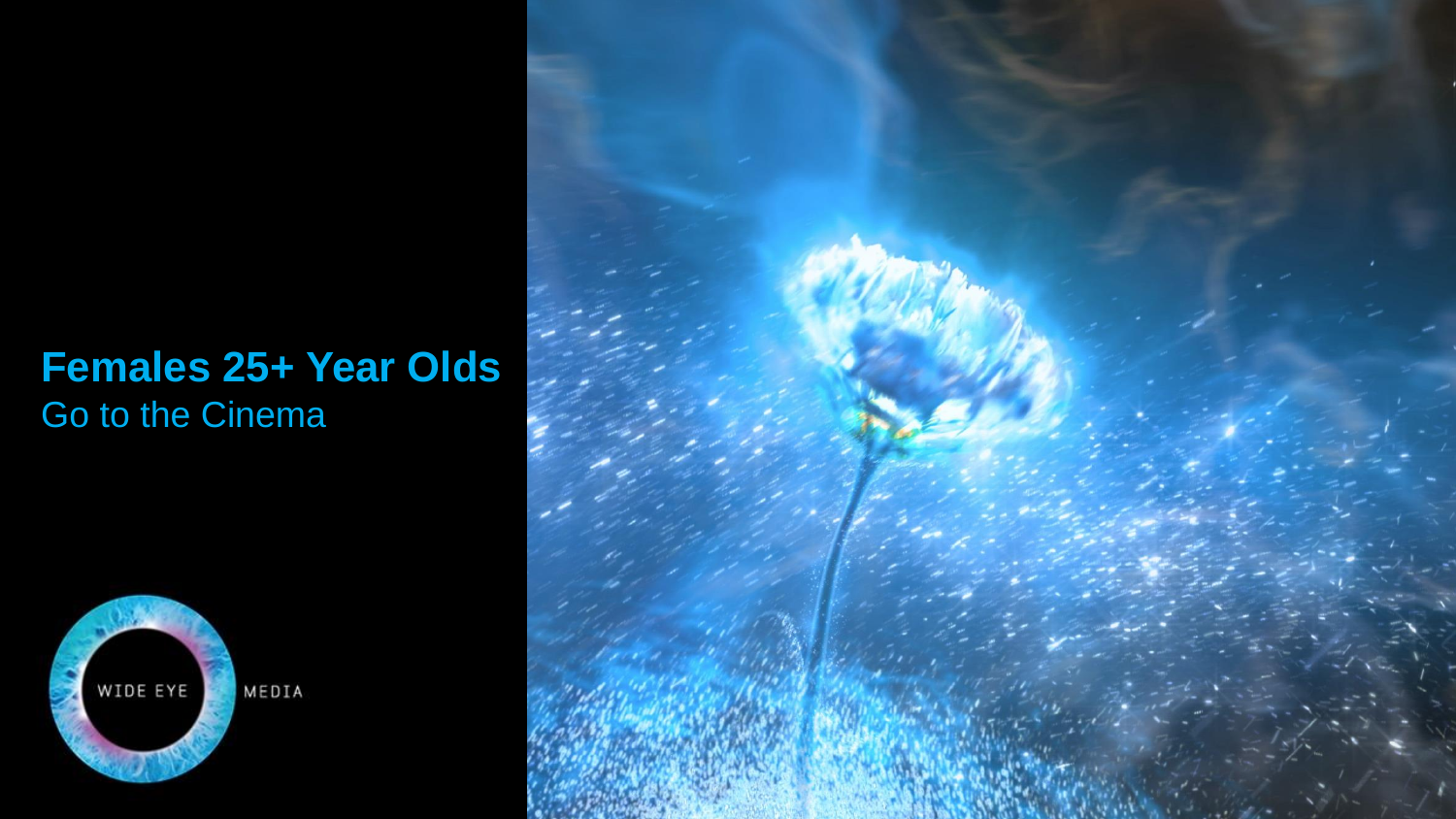# 77%

Of Female 25+ Year Olds are Cinemagoers





53% are **Light** TV Viewers

1/6 go at least once a month

6 Visits per year

4.2 M Admissions per year

That's 28% of all admissions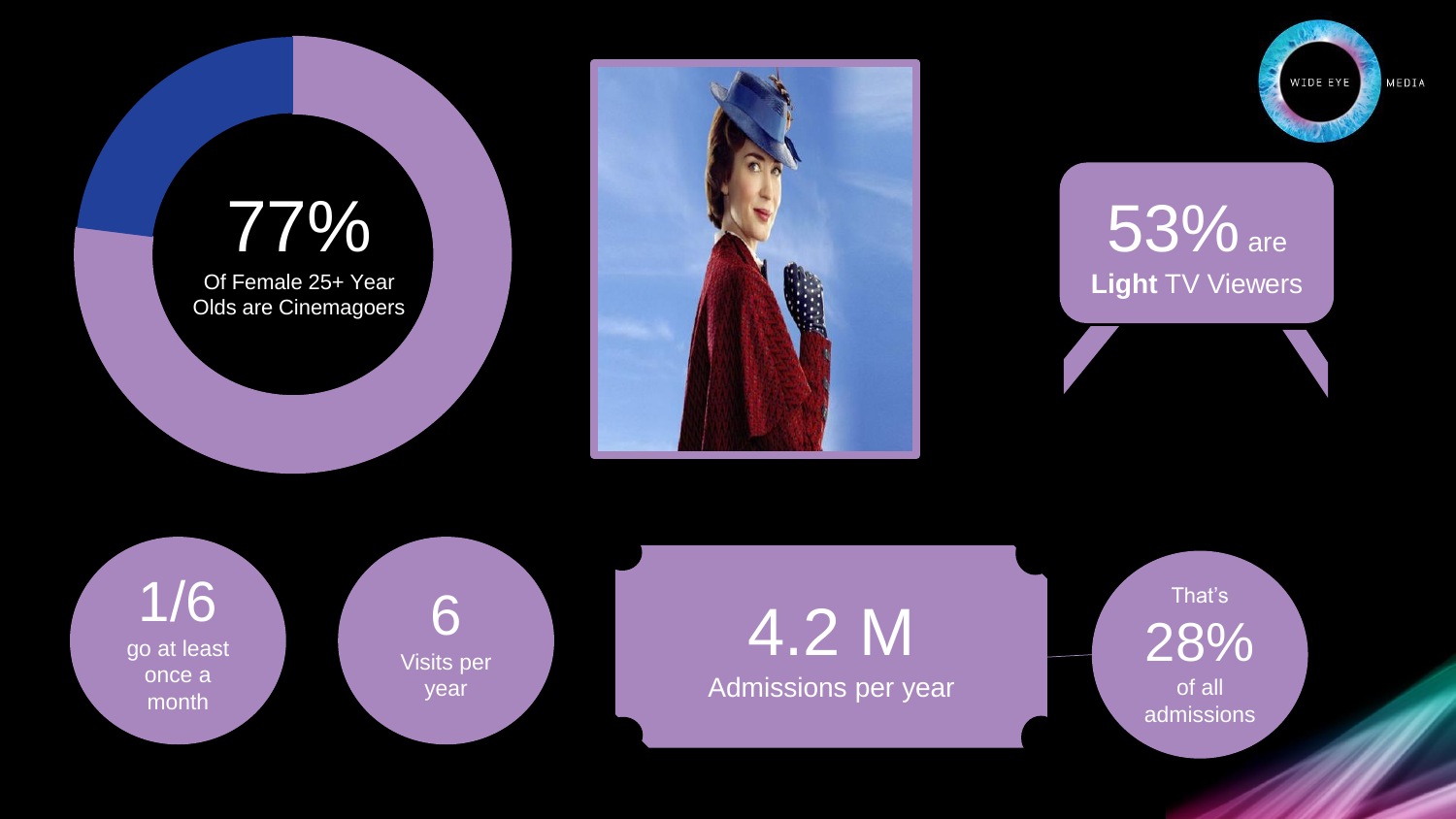### Female +25



WIDE EYE MEDIA

*Source: RoI Film Monitor August 2018 – July 2019*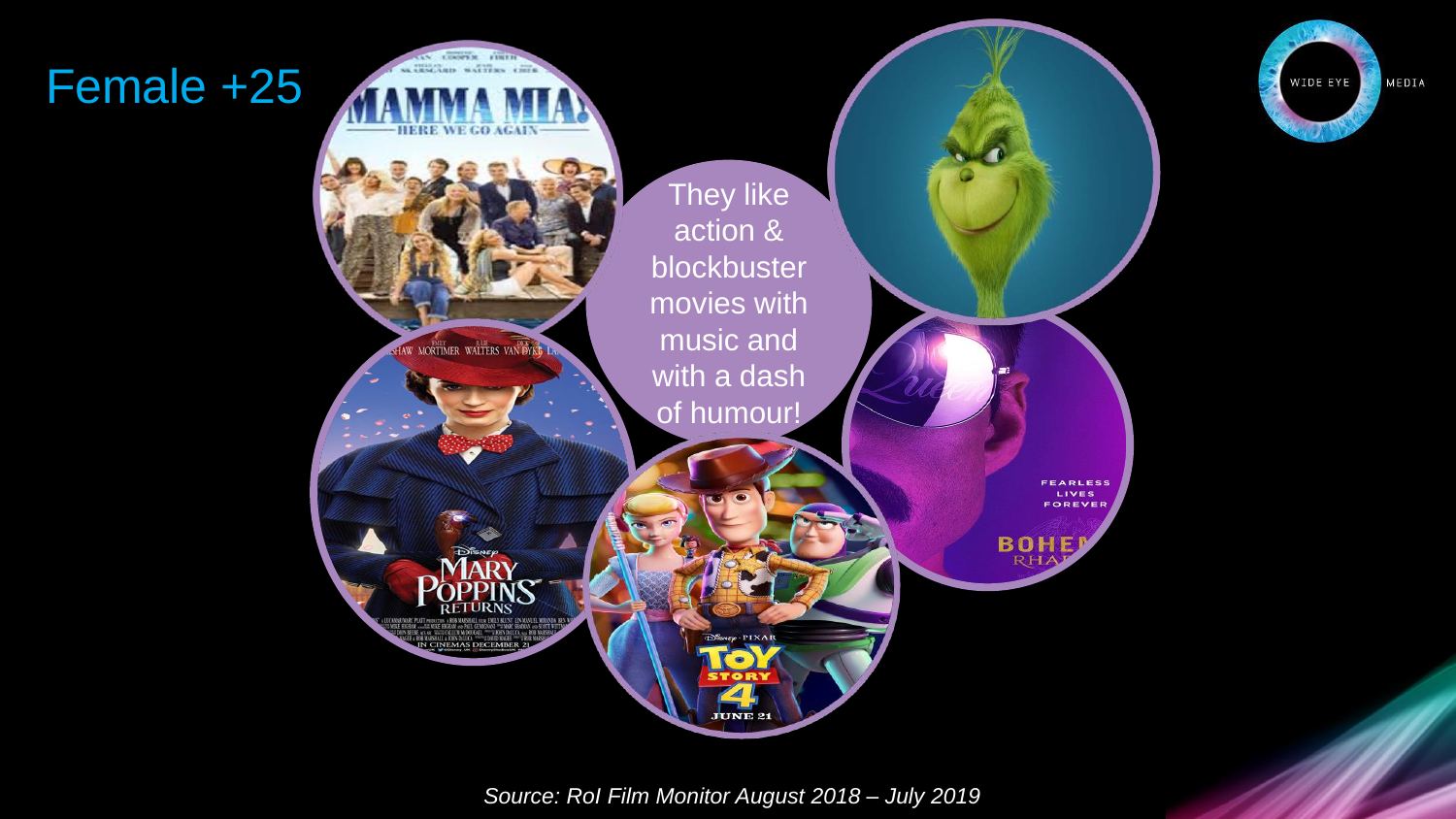## Activities enjoyed by Female+25



Pay-per-view TV Cinema Pre-recorded TV Computer Games Shopping Sport/ exercising Rented DVDs Concert/gig Surfing the internet Restaurants TV/ films online Art gallery/ museum/ exhibition Night club Fast Food **Watching live sports** Theatre<sup>Pub/wine bar</sup>

*Source: RoI Film Monitor August 2018 – July 2019*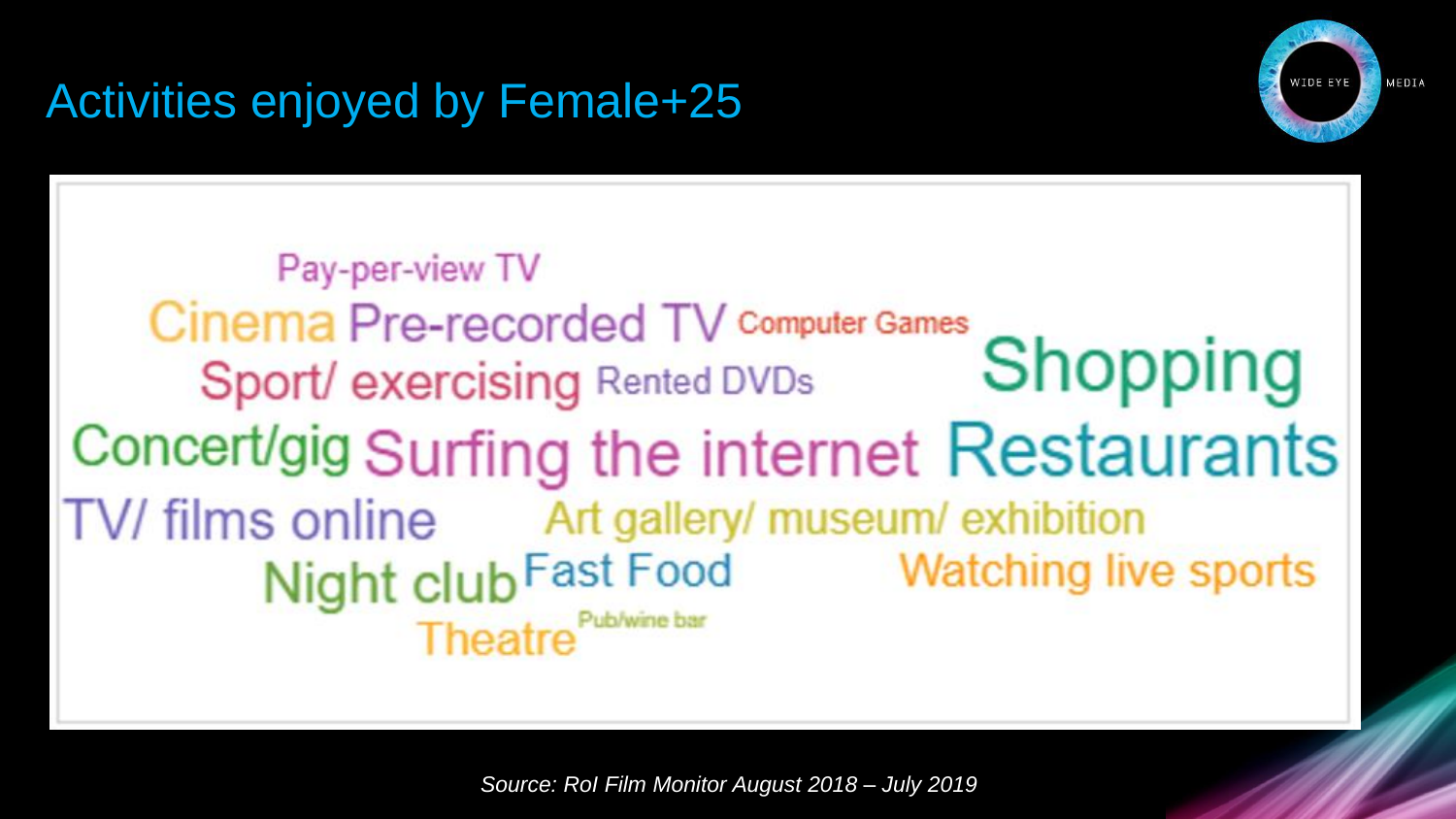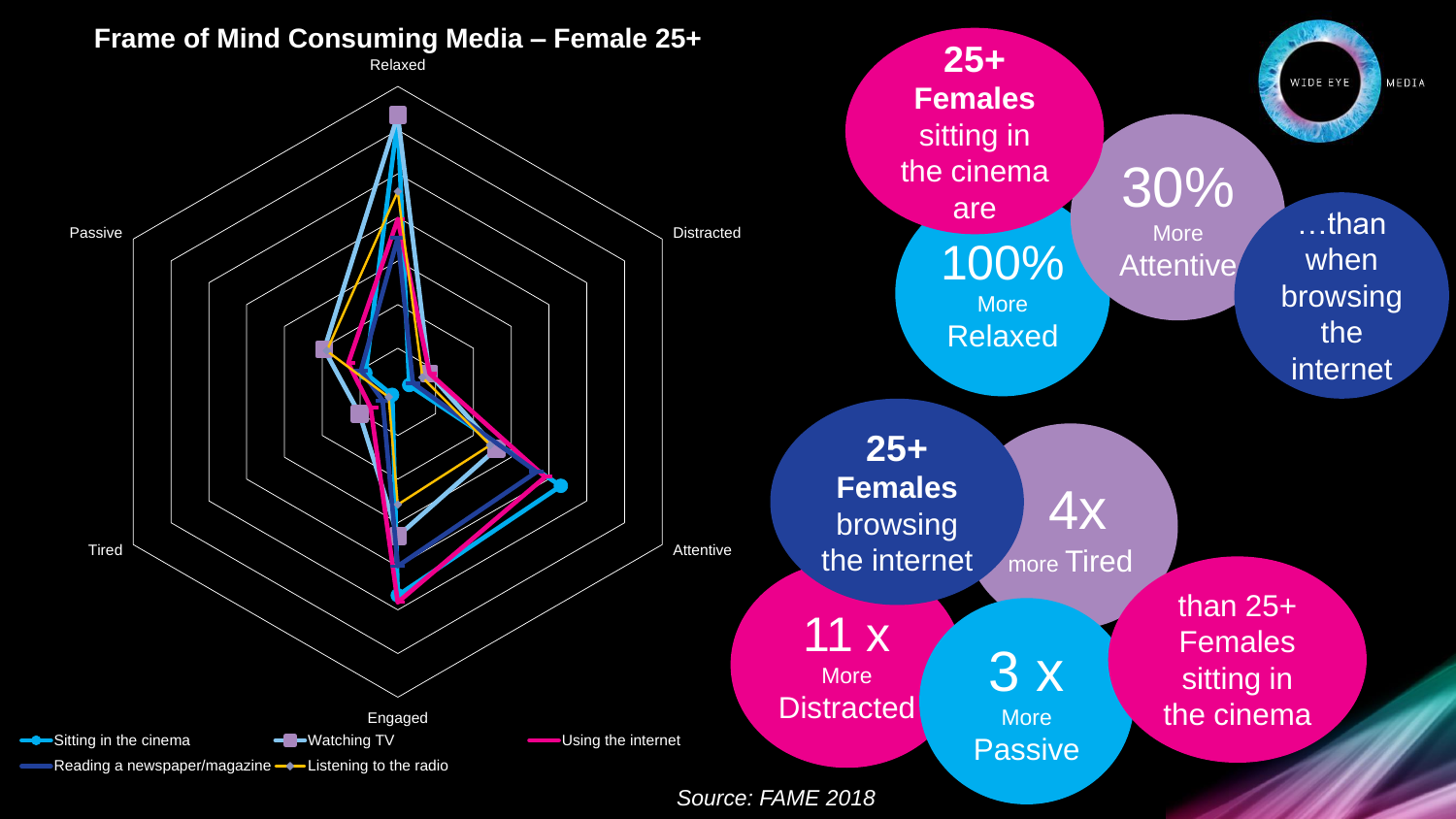#### **Frame of Mind Consuming Media – Female 25+**

![](_page_5_Figure_1.jpeg)

![](_page_5_Picture_2.jpeg)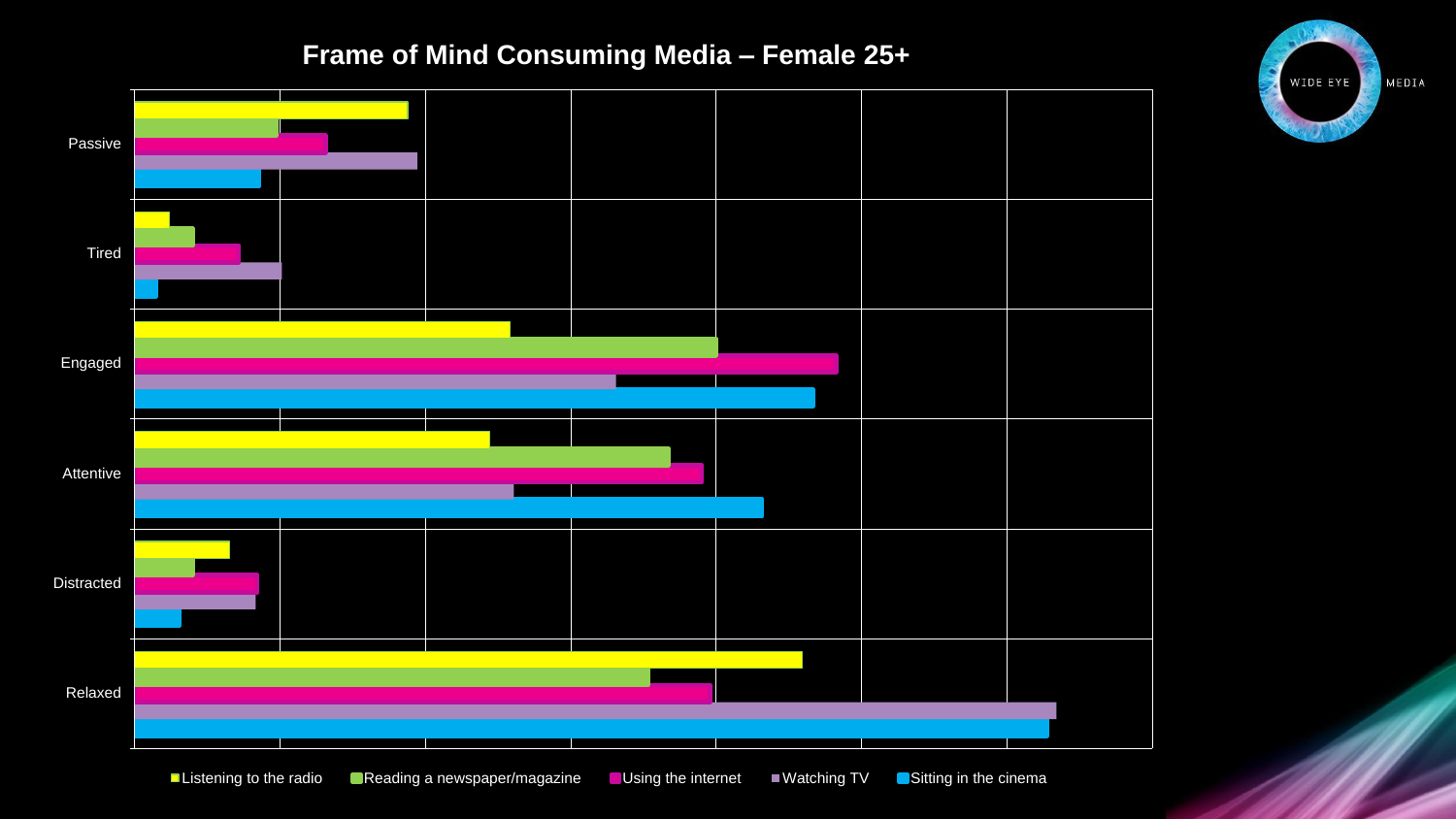![](_page_6_Figure_0.jpeg)

*Source: FAME 2018*